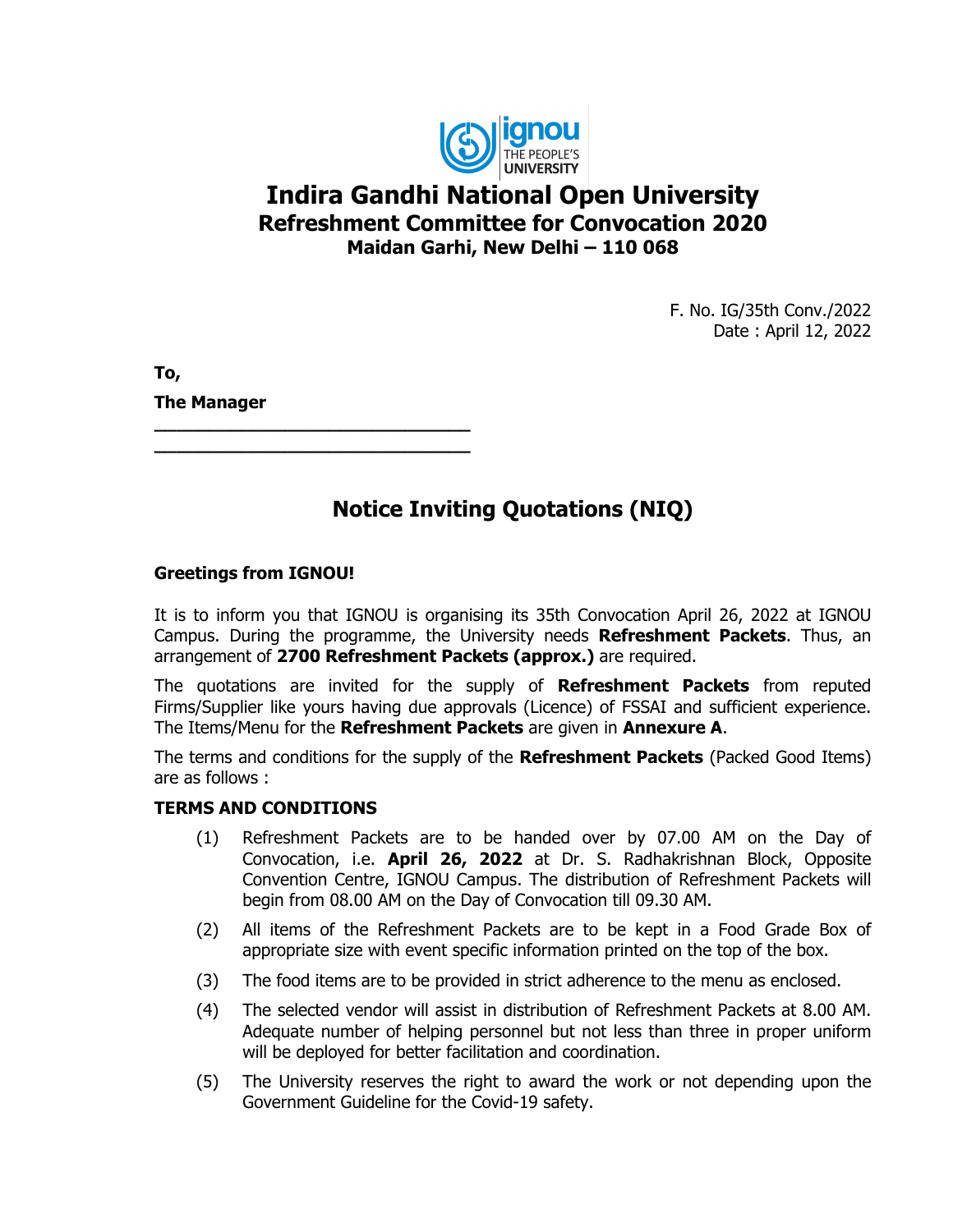- (6) The rates should be quoted packet-wise not individual item-wise. Item-wise rate shall not be accepted.
- (7) All the items should be according to the FSSAI Guidelines and individually wrapped.
- (8) The University reserves the right to increase or decrease the quantity.
- (9) The selected vendor will use best possible quality ingredients in preparation of refreshments with a view to provide quality food items failing of which will attract 25% deduction from the bill. Also avoid any non-degradable material for packing.
- (10) The vendor shall follow covid-19 Safety Guidelines as issued by the Government while preparation and distribution of the Refreshment Packets.

Within this framework, it is requested to furnish your quotation for the supply of **Refreshment Packets** as per the menu given in the **Annexure A**. The quotations are to be forwarded to Prof. S.K. Yadav, The Chairperson (Refreshment Committee for 35<sup>th</sup> Convocation), School of Agriculture (SOA), New Academic Blocks, IGNOU, Maidan Garhi, New Delhi-110068 in a sealed envelope at the earliest but not later than **April 19, 2022 (by 03.00 PM)** positively. **The Quotations shall be opened on the same day at 04.00 PM.**

Please do not hesitate to revert to the undersigned in case of any doubt/query.

With regards,

**Prof. S. K. Yadav Chairman (Refreshment Committee – Convocation 2022) Phone Number: 011-29537067**